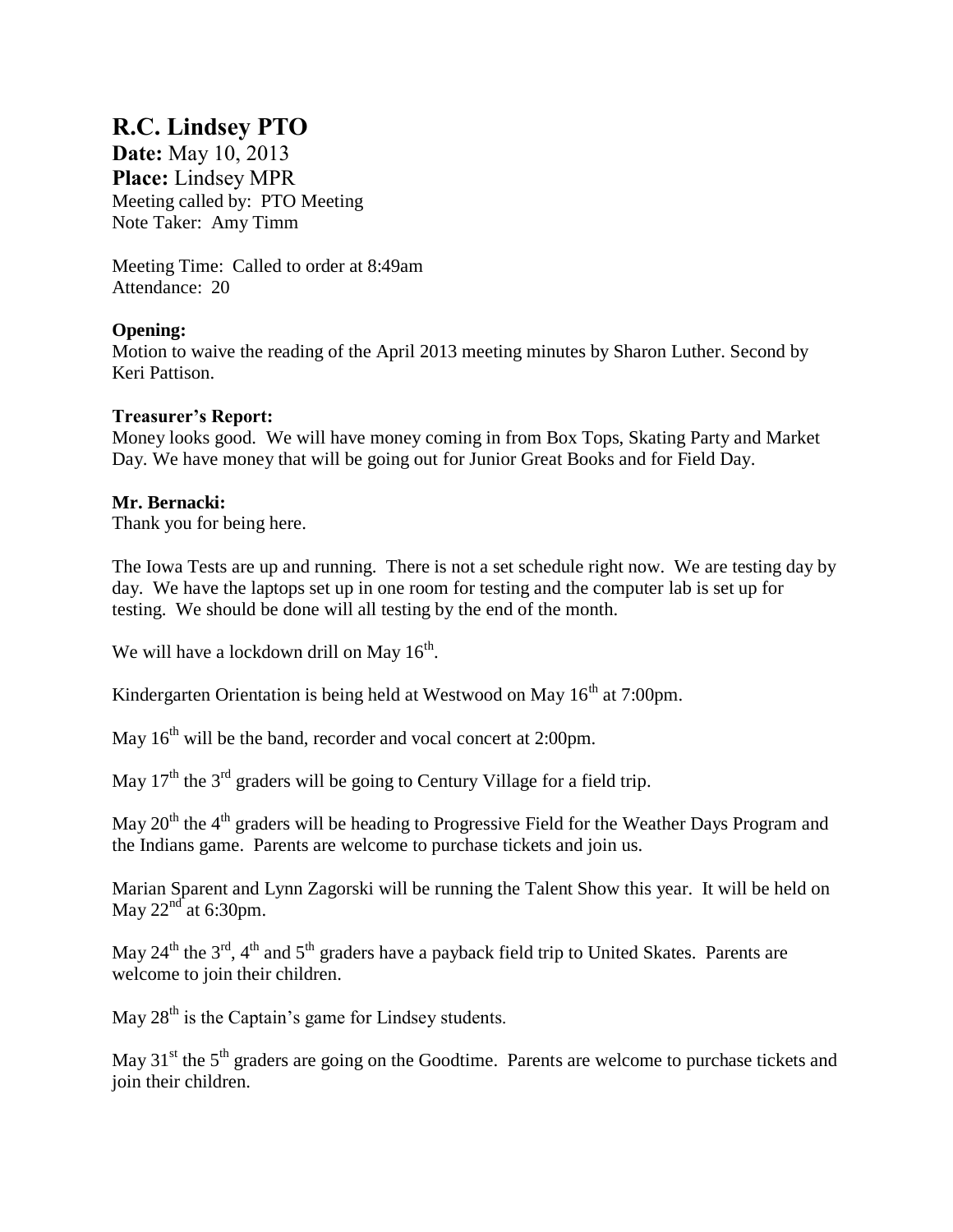Field Day is being held on June  $4^{\text{th}}$ .

### **Mr. Palmer- Not Present**

#### **Committee Chair Reports:**

Golf Outing is going to be held at Berkshire Hills Golf Course on June  $8<sup>th</sup>$  at 9am.

Market Day- We will have one more pick up in June.

Book Fair- May  $23-25$ <sup>th</sup> we have the end of the year book fair. It is buy one book get one free.

### **Old Business:**

We are still in need of committee chairs for Beautification, Family Fun Day, Junior Great Books and PTO Appreciation Night.

Kcups of coffee, tea and hot chocolate, creamers and a fruit basket were purchased for the teachers. The teacher's lunch will be held on May  $10<sup>th</sup>$ .

We contacted Westwood about the absentee ballot. They send out a ballot to their members and the members have to send them to a designated person.

We are forming a Bylaws committee. Anyone interested in being on the committee please contact Amy Timm at [farmertimm@roadrunner.com.](mailto:farmertimm@roadrunner.com)

#### **New Business:**

The audit committee will consist of Becky Edwards, Debbie Kreuz and Sarah Mann.

August Bill Vote: Teacher and Principal Grant money.

Ann Allegretti proposed a motion to raise the Principals funds from \$2000 to \$2500. Becky Edwards seconds the motion. Motion has been granted.

Keri Pattison made a motion to keep the teachers fund the same. Becky Edwards seconds the motion. Motion is granted.

A motion was made by Andrea Milnar to pay the August bills, including money for the Walk-athon. Sharon Luther seconds the motion. Motion is granted.

A flyer was made up and sent home requesting used sports balls for the children to use at recess. Sally Continzono got a quote from Playground world to replace the tether ball posts. The cost would be \$1300 with installation.

Andrea Milnar proposed a motion for the replacement of the tether ball poles. Teresa Kulp seconds the motion. Motion is granted.

Ipads: PTO would like to buy IPads for the school. We would like to spend \$13,879 to purchase Ipad cart with 30 Ipads.